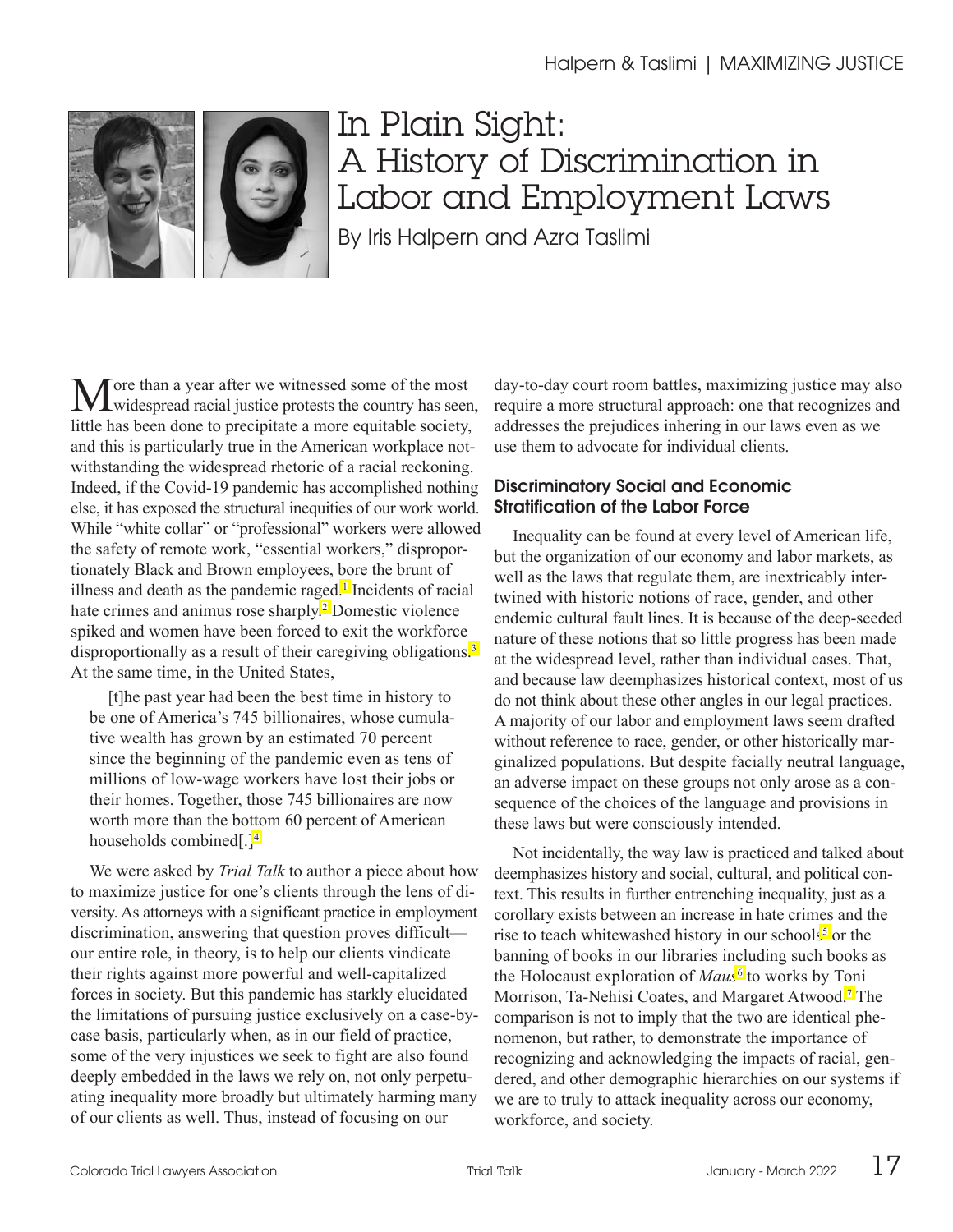Importantly, the very laws we use to combat inequality in the work world oftentimes perpetuates it with respect to different demographic groups, and this is so despite the facial neutrality of such laws. Legislation such as the Fair Labor Standards Act, Social Security Act, National Labor Relations Act and others make no mention of perpetuating racist or sexist labor divisions but were nevertheless drafted to do just that. Like wise, although overtly discriminatory language is not found expressly in our laws, we have conceptualized our labor market around a false dichotomy of skilled and unskilled labor that significantly tracks discriminatory employment practices of the past. Society has adopted this discourse of skilled versus unskilled labor in order to justify the current organization of our economy. Skilled labor entitles one to high wages, good healthcare insurance, generous benefits,



Depositions • Case Abstracts Expert Witnesses • Case Evaluation Kits • Litigation Packets • Research Service Similar Matters • Internal Corporate Documents • Motions and Memoranda • Pleadings

Learn what the **Exchange can do for vour practice.** Visit www.justice.org/exchange today, or call 800-344-3023 or 202-965-3500, ext. 615.



power to enforce those legal protections. Unskilled labor, however, provides the opposite: low wages, little if any access to quality healthcare, few benefits, fewer legal protections, and more obstacles to pursuing justice. These distinctions have little to do with whether the work is essential to the functioning of our society, or even its value to the overall economy, and much more to do with our histories of oppression.

In our economy, as in all else, power and wealth have been distributed along historical fault lines, in no small part because of the operation of the laws we rely on to protect workers and vindicate their rights. An example illustrating this dynamic is the country's response to the Covid-19 pandemic and its treatment of "essential workers." In May of 2020, for instance, Congressional Republicans sought to introduce legislation that would have completely shielded the meat and poultry-packing industries from lawsuits for Covid-related illness or death. While national leaders abandoned "unskilled" workers, Colorado workers felt the impacts close to home. A massive coronavirus outbreak occurred at the JBS meatpacking facility in Greeley. At least 294 workers had been infected with Covid-19, and six had died.<sup>8</sup> The workforce in the meatpacking industry is almost 35% Hispanic or Latino and 21.9% Black compared with  $16.8\%$  and  $11.3\%$  of the general workforce, respectively. Immigrants comprise approximately 37.5% of all meatpack ing workers, in contrast to 17.1% of all workers across all economic sectors. For poultry-processing workers, 26.5% are Hispanic or Latino; 37.2% are Black, and immigrants comprise 28.1% of the workforce.9 Across the country, by April and May of 2020, at least 16,233 workers across 239 meat and poultry preparation facilities had become inected with the virus, resulting in at least 86 deaths. Of those, 87% occurred among racial or ethnic minorities.<sup>10</sup>

The treatment of meatpacking workers illustrates several key points. Work pivotal to not only our economy but also the continuing functioning of society is routinely subjected to exceptions from legal protections and benefits, while at the same time populated with a work force that is almost entirely comprised of minority workers. These legal ex clusions coupled with the widespread funneling of workers by racial or gendered characteristics into certain occupations results in the economic poverty with which communities of color continue to grapple, and impacts female-headed households especially hard. "Unskilled" jobs not only pay less, but are less likely to provide paid leave, subsidized health insurance, and other benefits. These ills have manifested in enduring inequalities across many aspects of life, from mortality and health outcomes to educational access and housing, particularly Black and Brown communities. Our laws have been intentionally structured to maintain a permanent labor class, largely delineated on race, gender, and other such factors.

#### **Systemic Racism Embedded in Labor and Employment Laws**

After emancipation, agriculture continued to serve as the cornerstone of Southern society and economy. As a result, white plantation owners sought to replicate the previous labor and wealth hierarchies. After the Civil War, the Thirteenth Amendment prohibited slavery and servitude in all circumstances "except as a punishment for crime." In the South, Black Codes were soon enacted, criminalizing activities like "vagrancy" that made it easy to imprison and effectively force Black workers back into the fields and homes, creating a law fully sanctioned servant class.<sup>11</sup> These and the other forces from discrimination, lack of access, and inadequate opportunities to perform other types of work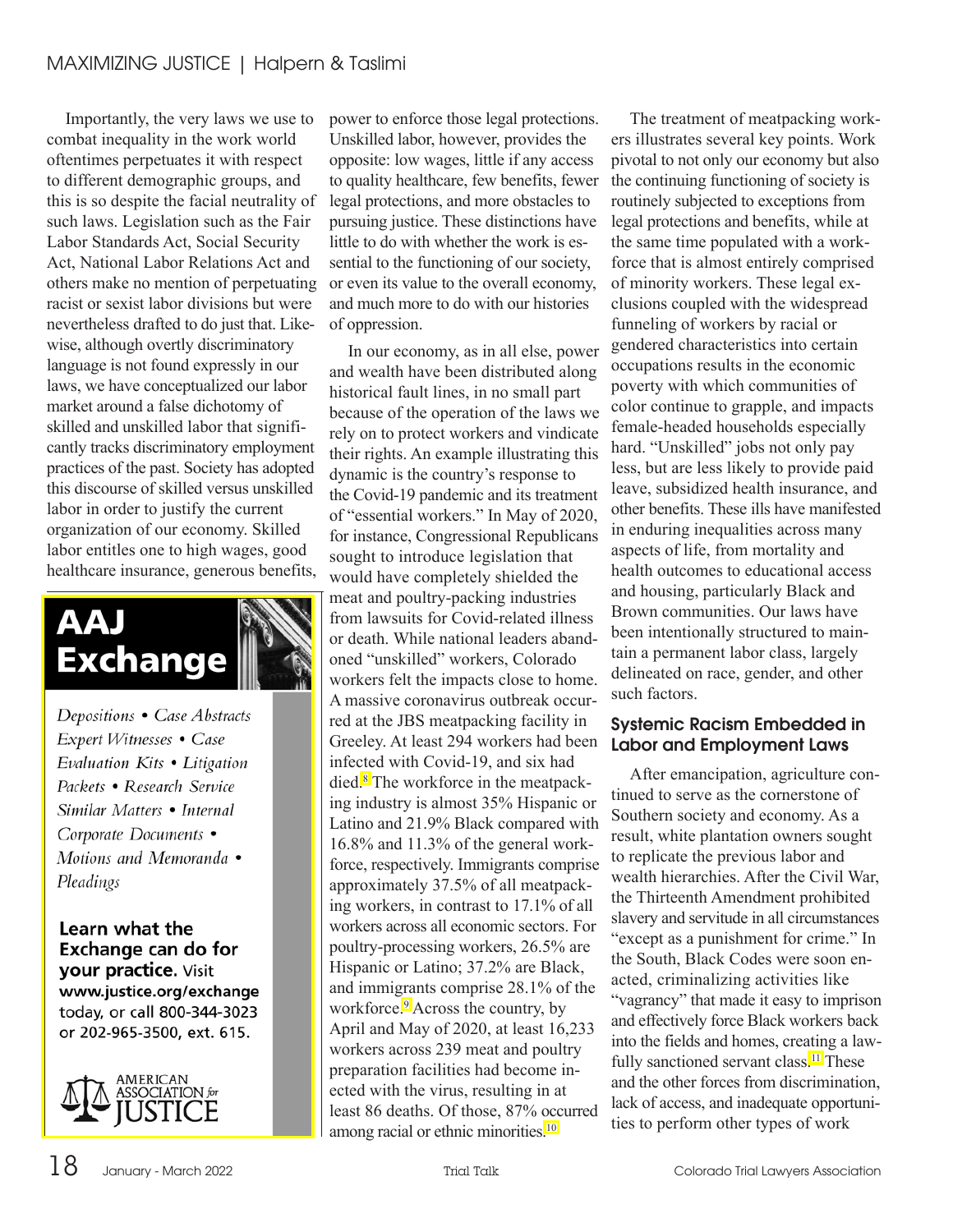largely recreated the pre-war division of labor in the South. It is estimated that of the four million newly freed individuals, nearly half, some two million of those, worked on farms with the remaining half working in domestic households.12 And while Black Codes were soon after dismantled by the Supreme Court, the legal regime of Jim Crow kept the same work structures in place.

Throughout history, the types of work relegated to Black workers limited their wealth while maximizing the wealth of others. Overrepresented in manual labor, farming, or domestic work, Black and Brown workers gained little if any wealth, prestige, or power while creating the foundations of our economy, wealth, and functioning of society. Although the Black Codes seem harsh, much of that philosophy remains entrenched in laws still in use today. Take the Fair Labor Standards Act ("FLSA") —when Congress passed the groundbreaking FLSA in 1938, the racially stratified regimes of the agricultural South gave rise to the wholesale ex clusion of domestic and agriculture workers from the Act's protections. The omissions of these occupations were not accidental. Congress excluded these categories of workers as a result of Southern pressures to deny Black workers the opportunity for economic empowerment. According to Gardner Jackson, Volunteer Executive Secretary of the National Committee on Rural and Social Planning during hearings on passage of the FLSA, the motive for the exclusion was evident: "You, Mr. Chairman, and all your associates on this Committee know as well as I do that agricultural laborers have been explicitly excluded from participation...for the simple and effective reason that it has been deemed politically certain that their inclusion would have spelled death of the legislation in Congress."<sup>13</sup>

Not only after the Civil War, but as late as the 1930s, Black employment in the South was highly concentrated in unskilled agricultural and domestic labor, and Southern profits and the cultural and political order highly depended on keeping it so. Thus, to get legislation like the FLSA enacted, President Frank lin Roosevelt was required to appease segregationists. The impacts of this unholy tradeoff continue to reverberate today. Although historically populated by Black workers the agricultural workforce today is as much as 83% Hispanic or Latino, and heavily immigrant, including as much as 53% of workers who are unauthorized to work in the United States.<sup>14</sup> Thus, statutory exclusions that were intended to keep Black workers and families poor in the South now keep Latino farm and domestic workers disproportionally impoverished. Employment laws today perpetuate in new form racist hierarchies of the past.

The exclusion of agricultural and domestic workers continues to remain in many of the ostensibly progressive laws we use today to help workers enforce their rights. While the FLSA was finally amended to guarantee farmworkers a basic minimum wage in 1966, such workers are still not guaranteed overtime.15 Farmworkers engage in backbreaking work, often times for long hours, and yet are mired in poverty. About 100 agricultural workers suffer a lost-work-time injury every day, yet few receive paid time off.<sup>16</sup> The annual average income for a farmworker is between \$15,000 and \$17,499.17 For migrant farmworkers, the median annual salary is about \$7,500.18 These wages do not reflect the actual value of agricultural work to our economy or society, for in the end, we all need to eat. As with meatpacking workers, President Trump recognized these workers as "essential," issuing an executive order in April of 2020 declaring farmworkers "critical

to the food supply chain," and entitling them, including those not authorized to work in the United States, to letters of safe passage from the Department of Homeland Security.19

#### **Women of Color Suffer from both Racial and Gender Exploitation**

It is not by chance that the occupations we deemed essential for purposes of the pandemic are otherwise some of the lowest paying, most dangerous jobs in America. They originated from a history of idealizing certain types of work while intentionally devaluing others. In agriculture this took one form; in domestic work, the intersection of race and gender collide, impacting most acutely women of color and their families. Our conceptions of work have long distributed wealth and power along gendered lines as well but did so by in voking a different discourse than racial



#### **Do you know where to turn for confidential peer support?**

Colorado Lawyers Helping Lawyers, Inc. is a court-approved, volunteer Board of Directors consisting of lawyers and law students who offer confidential support for colleagues experiencing problems with substance abuse (alcohol/Drugs) and mental health issues. CLHL provides free confidential support group meetings for judges, lawyers and law students.

- **In Recovery**
- **Experiencing Mental Health Issues**
- **Women's Group**
- **Virtual Telephone Support Group**

**For more information, call (303) 832-2233 or (800) 432-0977 www.clhl.org**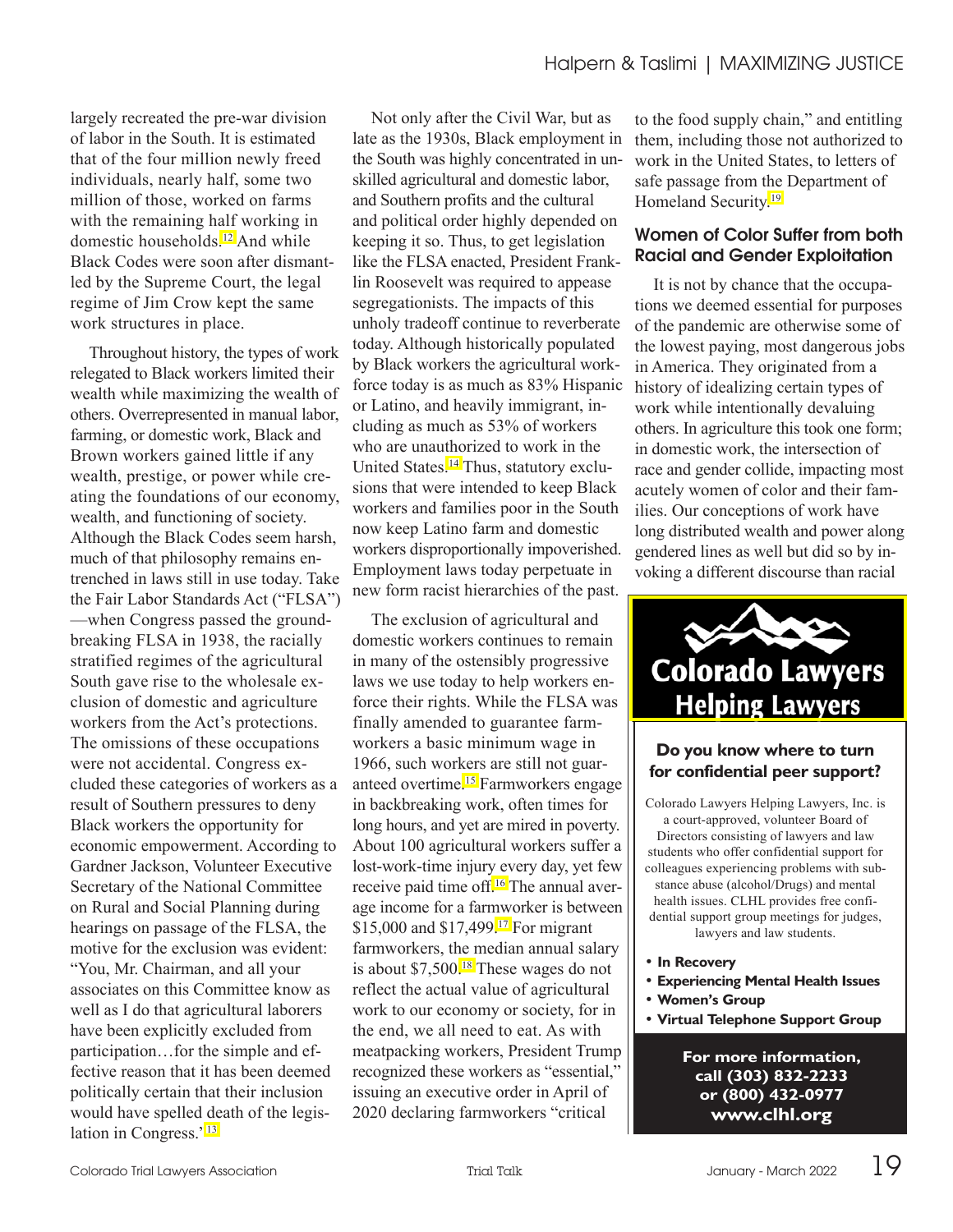subordination. For instance, the United States Supreme Court in *Frontiero v. Richardson* discussed the impact of separate spheres ideology on laws that kept women's caregiving labor in the domestic, "private" sphere both invisible and free in contrast to male labor which was paid and took place in the "public" sphere. That public sphere was then made off-limits to women both because society deemed them incapable of performing such work, and at the same time, because society redefined the labor that takes place in the domestic sphere as merely a "benign destiny and mission,"—in other words, not work at all. According to the Court:

There can be no doubt that our Nation has had a long and unfor tunate history of sex discrimination. Traditionally, such discrimination was rationalized by an attitude of 'romantic paternalism' which, in practical effect, put women, not on a pedestal, but in a cage. Indeed, this paternalistic attitude became so firmly rooted in our national consciousness that, 100 years ago, a distinguished Member of this Court was able to proclaim:

'Man is, or should be, women's protector and defender. The natural and proper timidity and delicacy which belongs to the female sex evidently unfits it for many of the occupations of civil life. The constitution of the family organization, which is founded in the divine ordinance, as well as in the nature of things, indicates the domestic sphere as that which properly belongs to the domain and functions of womanhood. The harmony, not to say identity, of interests and views which belong, or should belong, to the family institution is repugnant to the idea of a woman adopting a distinct and independent career from that of her husband. . . .

'. . . The paramount destiny and mission of woman are to fulfill the noble and benign offices of wife and mother. This is the law of the Creator.'20

Thus, at the intersection of historic gender and race fault lines falls domes tic workers. During slavery, Black women raised food, watched children, cooked, and cleaned homes, amongst other labors, at no salary. After emancipation, they did so for barely much more. Gendered and racialized notions of work have intersected to create one of the most enduring populations of working poor in this country – those fulfilling society's domestic and caregiving needs.

These histories of exploitation are not alone. Workers with disabilities, for example, remain to this day frequently excluded from basic legal protections under our employment laws, $21$  but these are the two histories we focus on here. The mark of racial and gendered economic exploitation can be found on other laws from the New Deal Era still in use today. Not only were agricultural and domestic workers excluded from minimum wage, overtime and maximum hours protections of the FLSA, but exclusions for agricultural workers and domestic workers are found in nearly all legislation from that time period including the National Labor Relations Act ("NLRA"), which to this day excludes any "individual employed as an agricultural laborer, or in the domestic service of any family or person at his home..."<sup>22</sup> In analyzing the omission of agricultural and domestic workers from the NLRA, Leon Keyserling, the principal drafter of the Act, described in an interview that, "[t]he Senator [Wagner] originally left out agricultural workers for purely political reasons. The difficulty of getting the bill through the Senate with such a disproportionate repre sentation of rural people, allied to management and not to agricultural

labor, would have increased beyond all reason the odds against getting the Act passed."23

Likewise, according to a policy paper issued by the Social Security Administration, the racist and sexist exclusions from the Social Security Act of 1935 ("SSA")<sup>24</sup> have become so "epigrammatic that it has passed over from historical narrative to background historical fact." Accordingly,

[t]he Social Security Act was also racially coded—in part be cause of the power of Southern Democrats in the New Deal coalition. Southern politicians, reported one architect of the new law, were determined to block any 'entering wedge' for federal interference with the handling of the Negro question. Southern employers worried that federal benefits would discourage black workers from taking lowpaying jobs in their fields, factories, and kitchens. Thus, neither agricultural laborers nor domestic servants—a pool of workers that included at least 60 percent of the nation's black population—were covered by old-age insurance.<sup>25</sup>

As we can see, the tradeoff in enacting the New Deal legislation was no small secret–Southern politicians were willing to support such legislation only so long as it did not threaten Jim Crow. The widespread and endemic disparate impact of this trade off remains in effect to this day even though the language in these laws is facially neutral and little mention of race or sex was ever explicitly discussed by most legislators or drafters. Our laws have been designed to funnel minority and female workers into certain essential occupations, while withholding material benefits from those same jobs.

#### **Conclusion**

We were asked about maximizing justice for our clients and asked to do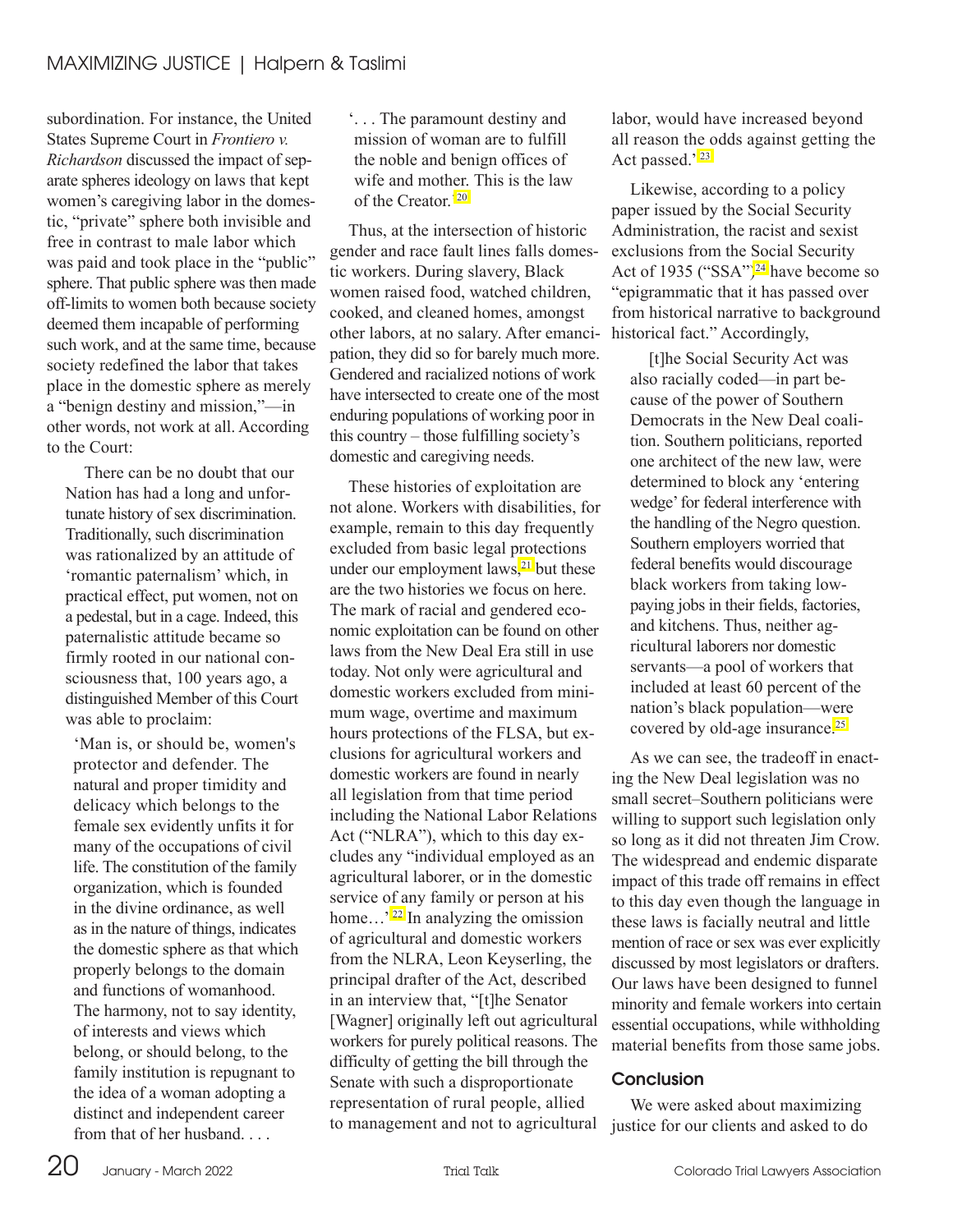so with the theme of diversity in mind. Sometimes, the work of obtaining justice takes place in the courtroom. But sometimes, it must take place outside of the courtroom, at the macro level. The effect of exclusionary law-making during the modern era has resulted in decades and decades of job and wealth inequality which continues to persist and expand today, despite individual victories in court. As Covid-19 hopefully ebbs, we talk about how "essential workers" saved society, extolling them for their heroic virtues. But platitudes don't fix systemic racial or gender inequality across society and our economy; changes in law might. We must use the tools we have to advocate for our clients as ably as possible, but we must also be mindful of the broader impact that discrimination in our laws plays on those self-same individuals and on all.  $\triangle$ 

**Iris Halpern is a partner at Rathod | Mohamedbhai LLC, whose practice areas focus on employment discrimination and civil rights. She previously served as the Acting Supervisory Trial Attorney and Senior Trial Attorney in the Denver Office of the Equal Employment Oppor tunity Commission. She has lectured and written widely on employment discrimination topics and taught employment discrimination as an adjunct faculty at the University of Colorado School of Law.**

**Azra Taslimi is an attorney at Rathod | Mohamedbhai. She began her legal career at the Innocence Project in New York, working with incarcerated individuals on exoneration through DNA testing. The experience helped her understand the criminal justice system, but more specifically exposed her to the shortcomings and inequities inherent in the process. She went on to become a Public Defender in New York and thereafter in Denver, working to protect and enforce the rights of people being shuffled through the system. She now focuses on**

#### **enforcing civil rights and rights of individuals in the workplace.**

#### **Endnotes:**

- <sup>1</sup> *Disparities in Death Over COVID-19*, CDC, (Dec. 10, 2020), https://www.cdc.gov/ coronavirus/2019-ncov/community/health -equity/racial-ethnic-disparities/disparities-deaths.html.
- 2 Brendan Lantz & Marin Wenger, *Bias and Hate Crime Victimization During the COVID-19 Pandemic*, FSU Ctr. for Criminology & Pub. Pol'y Rsch. (2020), https://criminology.fsu.edu/sites/g/files/u pcbnu3076/files/2021-03/COVID-19- Hate-Crime-Report\_Final.pdf.
- <sup>3</sup> Bobby Caina Calvan & Christopher Ruga ber, *Many women have left the workforce. When will they return*?, AP NEWS (Nov. 4, 2021), ttps://apnews.com/ article/coronavirus-pandemic-businesslifestyle-health-careers-75d3b0ab89baffc 5e2b9a80e11dcf34.
- 4 Eli Saslow, *The moral calculations of a billionaire*, WASH. POST (Jan. 30, 2022), https://www.washingtonpost.com/nation/ 2022/01/30/moral-calculations-billionaire/ .
- 5 Including in Colorado, *see Editorial: Dogging critical-race theory, DougCo board members oust a superintendent, equity and equality*, DENVER POST (Feb. 9, 2022), https://www. denverpost.com/2022/02/09/douglascounty-corey-wise-schools-critical-racetheory/; Jessica Seaman, *Douglas County school board votes to change equity policy over student objections*., The Denver Post. (Jan. 26, 2022), https://www.denverpost.com/2022/01/26 /douglas-county-school-board-vote-tochange-equity-policy/; Isaac O'Dell, *Colorado Springs advocacy group joins battle for public education,* GAZETTE (Feb. 8, 2022), https://gazette.com/premium/colorado-springs-advocacy-groupjoins-battle-for-public-education/article\_c25 07822-88ea-11ec-84aa-af9c66cdeda1.html.
- 6 Sara Smart, *Comic book store owners are offering to ship banned Holocaust "Maus" to Tennessee students for free*, CNN Website. (Feb. 1, 2022), https://www.cnn. com/2022/02/01/us/comic-store-ownersshipping-maus-trnd/index.html; Elizabeth Harris & Alexandra Alter, *Book Ban Efforts Spread Across the U.S*, N.Y. TIMES (Jan.

30, 2022), https://www.nytimes.com/2022/ 01/30/books/book-ban-us-schools.html.

- 7 Nicole Daniels, *In Texas, a Battle Over What Can Be Taught, and What Book Can Be Read*. N.Y. TIMES (Dec. 16, 2021), https://www.nytimes.com/2021/12/10/us/ texas-critical-race-theory-ban-books.html.
- 8 Colo. Dept. of Pub. Health & Env't, Outbreak Data, https://covid19.colorado. gov/covid19-outbreak-data.
- 9 Angela Stuesse & Nathan T. Dollar, *Who are America's meat and poultry workers*, ECON. POL'Y INST. (Sept. 24, 2020), https://www.epi.org/blog/meat-and-poultry-worker-demographics/.
- 10 CDC, *Update: COVID-19 Among Workers in Meat and Poultry Processing Facilities—United States, April-May 2020* (July 10, 2020), https://www.cdc. gov/mmwr/volumes/69/wr/mm6927e2.htm.
- 11 Cecil J. Hunt II, *Feeding the Machine: The Commodification of Black Bodies from Slavery to Mass Incarceration*, 49 U. BALT. L. REV. 313, 326 (2020).
- 12 R. R. Wright, *The Negro in Unskilled Labor*, THE ANNALS AM. ACAD. OF POL & SOC. SCI., vol. 49 at 19 (1913).
- 13 Juan F. Perea, *The Echoes of Slavery: Recognizing the Racist Origins of the Agricultural and Domestic Worker Ex clusion from the National Labor Relations Act*, 72 OHIO ST. L.J. 95, 114 (2011), https://lawecommons.luc.edu/facpubs/151/. <sup>14</sup>*Id.*
- 15 U.S. Dept. of Labor, Fair Labor Stds. Act in Agric., https://www.dol.gov/agencies/whd/agriculture/flsa.



The CBA Ethics Committee provides advice to Colorado lawyers through a telephone hotline, private letter opinions, and published formal opinions.

> **Visit: www.cobar.org/ethics for more information**